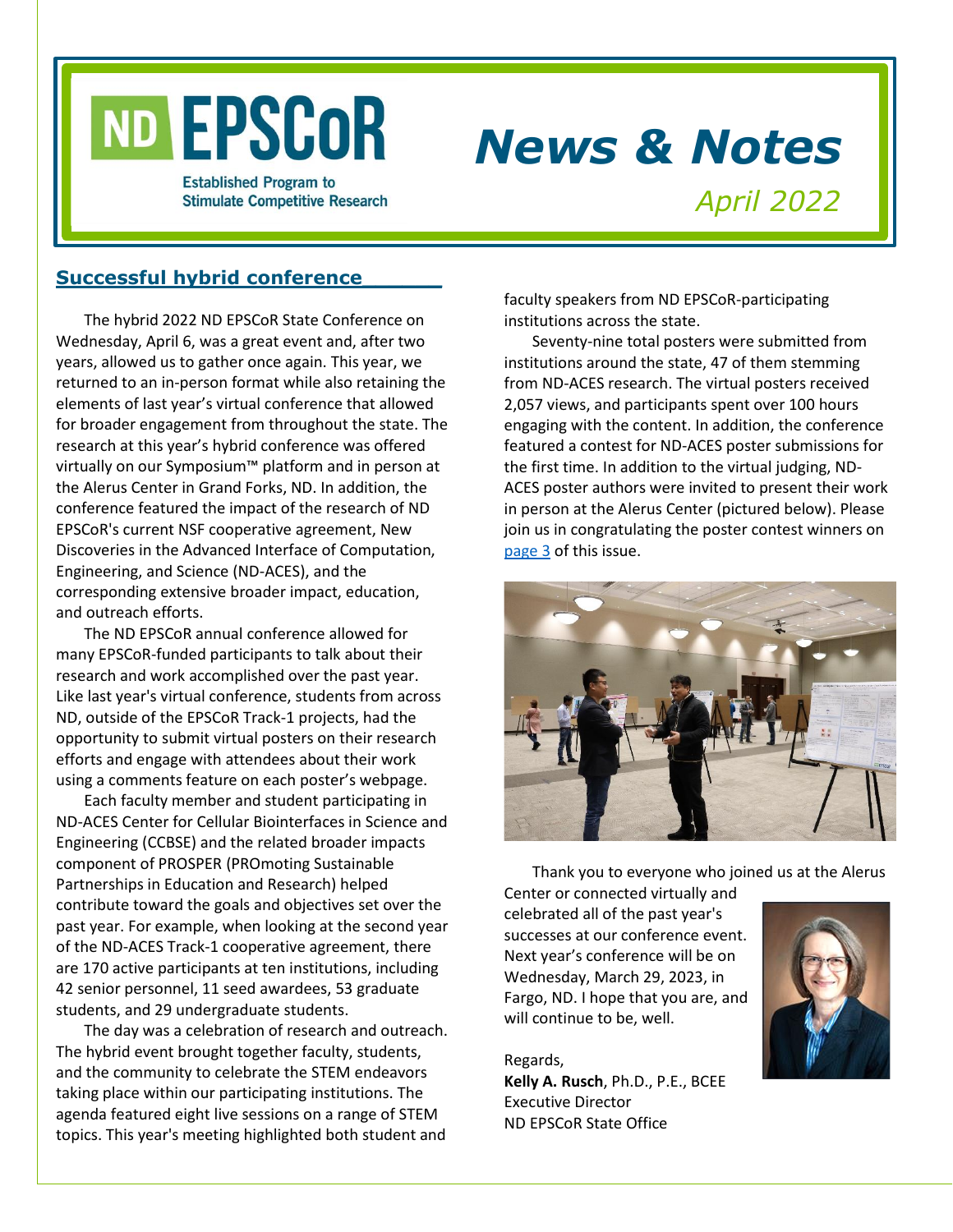## **2022 ND EPSCoR State Conference highlights\_\_\_\_\_\_\_\_\_\_\_\_\_\_\_\_\_\_\_\_\_**

This year, the 2022 ND EPSCoR State Conference was a hybrid event that featured both live speakers and asynchronous presentations regarding the ND EPSCoRsponsored research and outreach for the past year throughout North Dakota. Although much of the conference's emphasis was devoted to the ND-ACES Track-1 award, STEM students who were not funded by the Track-1 cooperative agreement were also invited to submit virtual posters.



*The behind-the-scenes look at how a hybrid conference was made possible at the Alerus Center.*

This year's conference represented the work of the second year of the ND-ACES Track-1 award. Faculty and students who had been funded through those projects presented their work, giving a glimpse into the breadth of research and STEM education and outreach inquiry.

#### *External Advisory Board (EAB)*

One of the behind-the-scenes resources involved in the Track-1 cooperative agreement is the input of the EAB, a group of experienced professionals in key fields who understand and support the research being conducted. The EAB consists of individuals who provide helpful direction and keen insights into research and outreach efforts. The ND-ACES EAB gathered in a hybrid format on April 5 to hear presentations on all aspects of the project.

The ND-ACES EAB members are:

- **Candan Tamerler**, Ph.D., EAB Chair, Associate Dean of Research, School of Engineering, Wesley G. Cramer Professor, Department of Mechanical Engineering, University of Kansas, Lawrence, KS
- **Sinan Keten**, Ph.D., EAB Vice Chair, Associate Professor of Civil & Environmental Engineering, Associate Professor of Mechanical Engineering, Director of Graduate Studies in Mechanical Engineering, Northwestern University, Evanston, IL
- **Marc D. Basson**, M.D., Ph.D., M.B.A., F.A.C.S., Senior Associate Dean for Medicine and Research, Professor of Surgery, Pathology, and Biomedical Sciences, UND School of Medicine & Health Sciences, Grand Forks, ND
- **James Brown**, Ph.D., CEO and President, Agathos Biologics, West Fargo, ND
- **Annalies Corbin**, Ph.D., President & CEO, The Past Foundation, Columbus, OH
- **David Pearce**, Ph.D., President of Innovation and Research, Sanford Research, Sioux Falls, SD
- **Daniel M. Tuvin**, M.D., F.A.C.S., Surgical Oncologist, Sanford Health, Fargo, ND

#### *Conference presentations*

The ND EPSCoR annual conference was Wednesday, April 6, 2022. Kelly A. Rusch gave a warm welcome to attendees. Attendees were also greeted by the North Dakota University System (NDUS) Vice Chancellor of Strategy and Strategic Engagement, **Jerry Rostad**, and staff representatives from ND's three U.S. Congressional members, **Senator John Hoeven**, **Senator Kevin Cramer**, and **Representative Kelly Armstrong**.

NSF EPSCoR Section Head **Sandra Richardson**, Ph.D., provided an overview of NSF EPSCoR. Next, **Jose Colom-Ustariz**, Ph.D., the RII Track-1 Program Director for North Dakota, outlined the current emphasis areas within NSF and provided an overview of some of the EPSCoR-specific programs. Also, he encouraged attendees to pursue other funding avenues available through NSF as they build collaborations across institutions and jurisdictions.

The remaining agenda for the day was a mix of presentations from ND-ACES faculty, student researchers, and the ND-ACES PROSPER broadening participation outreach arm and additional panels and keynote addresses on a variety of STEM topics. The schedule also provided time for a hybrid poster question and answer session with the authors.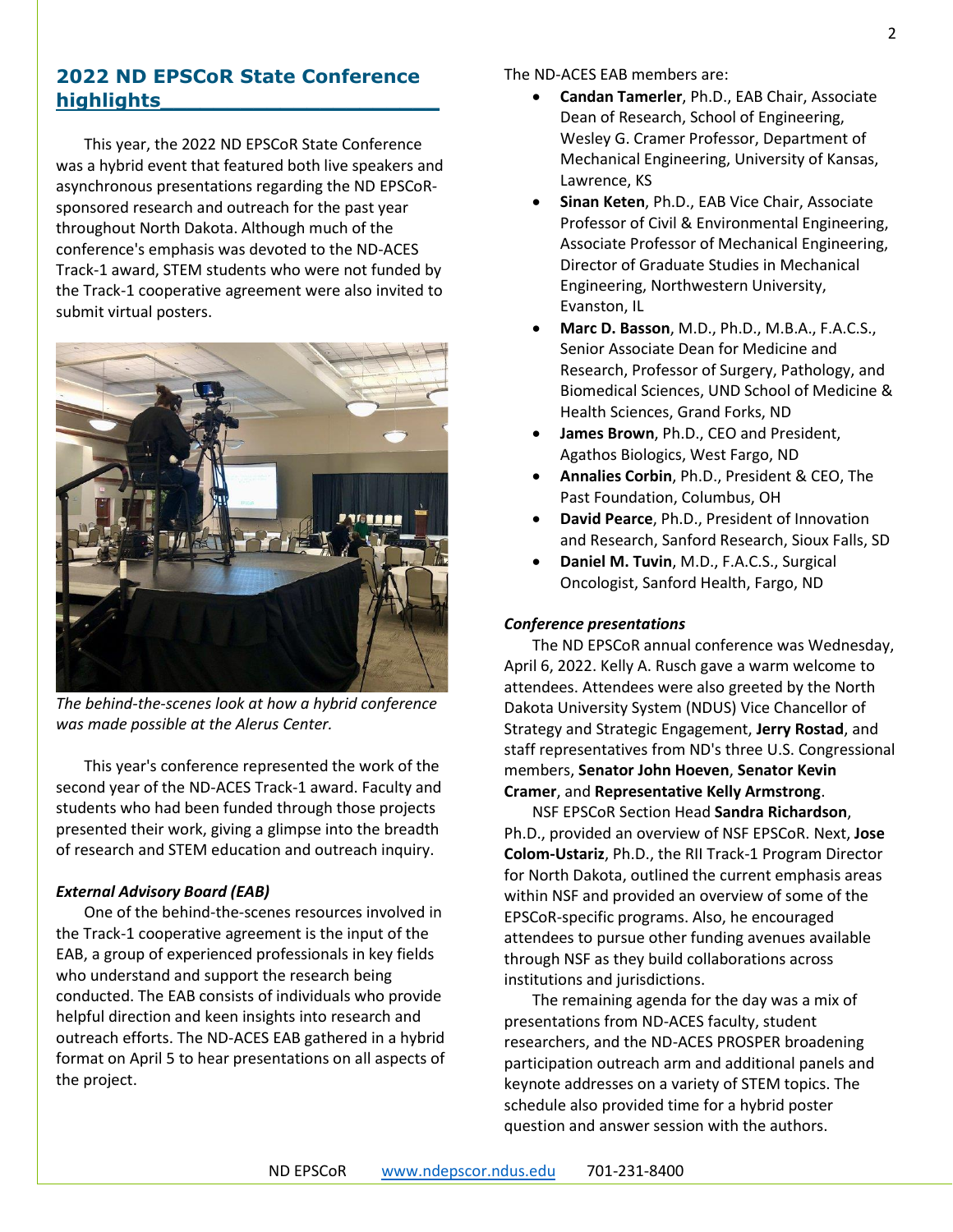#### *Keynote presentation and panels*

**Candan Tamerler,** the ND-ACES EAB Chair, delivered a recorded afternoon keynote address on her current research efforts.

A panel immediately followed the afternoon keynote address on STEM-based Indigenous Knowledge and Research, featuring **Shelly Valdez,** Ph.D., President of Native Pathways**,** and **Jill Stein**, Principal Consultant at JKS Consulting. The session provided a unique perspective on STEM-based Indigenous knowledge and evaluation methods.

The conference also offered a Panel on Industry Partnerships moderated by ND-ACES Co-PI and the Partnerships and Collaborations Co-Lead **John Mihelich** (UND) and featuring **Sinan Keten, James Brown, and David Pearce** (all ND-ACES EAB members)**.**

#### *ND-ACES presentations: CCBSE and PROSPER*

The CCBSE presentations featured a variety of student and faculty speakers. The presentations reflected the three scientific pillars of ND-ACES: 1) materials design at biointerfaces; 2) cellular systems at materials interface; and 3) computation, machine learning, and predictive modeling. Additionally, the ND-ACES sessions featured speakers from PROSPER, the other project elements arm of the project.

**Archana Dhasarathy**, Cellular Systems at Materials Interface Pillar UND Lead, and **Sanku Mallik**, Materials Design at Biointerfaces Pillar NDSU Lead, virtually moderated the first session of ND-ACES research presentations which led off with an overview from CCBSE NDSU Lead **Kalpana S. Katti**. Next, Education and Workforce Development (EWD) Lead **Sarah Sletten** (UND) spoke about the EWD digital badging efforts. **Hilde van Gijssel** (VCSU), a Cellular Systems at Materials Interface Pillar researcher, provided an in-depth look at how research is coordinated with students at a Primarily Undergraduate University, while **Binglin Sui** (UND) presented his research within the Materials Design at Biointerfaces Pillar. The session also included undergraduate speaker and Materials Design at Biointerfaces Pillar student researcher **Nicholas Bittner** (CCCC), advised by **Brent Voels** and **Michael Parker** (both CCCC), who shared his research using 3D printing.

**Dinesh R. Katti**, the Computation, Machine Learning, and Predictive Modeling Pillar NDSU Lead, and **Julia Zhao**, the Materials Design at Biointerfaces Pillar UND Lead, moderated the afternoon ND-ACES research session. The session began with **Mark Hoffmann**, the Computation, Machine Learning, and Predictive Modeling Pillar UND Lead, who honored the life and work of **Tao Yu**, the previous Computation, Machine

Learning, and Predictive modeling Pillar UND Lead, who passed away unexpectedly in June of 2021.

The session also featured a recorded presentation from Materials Design at Biointerfaces Pillar student researchers **Brooke Roeges** and **Hayle Boechler** (both Mayville State University), advised by **Khwaja G. Hossain** and **Michael E. Kjelland**. In addition, graduate student **Lahcen Akerkouch** (NDSU), advised by **Trung Bao Le** (NDSU), presented his research within the Computation, Machine Learning, and Predictive Modeling Pillar. Finally, CCBSE UND Lead **Colin K. Combs** gave a wrap-up overview of the day's ND-ACES presentations.

#### <span id="page-2-0"></span>*ND-ACES poster competition*

Please join us in congratulating the 2022 poster competition winners:

#### Winners in the Computation, Machine Learning, and Predictive Modeling Pillar (tie)

**Amirhadi Alesadi, Wenjie Xia**, and Dimitri Kilin, NDSU. "Photo-induced charge transfer of fullerene and non-fullerene conjugated polymer blends via ab initio excited-state dynamics."

**Dharanidharan Arumugam** and **Ravi Kiran Yellavajjala**, NDSU. "Interpreting denoising autoencoders."

## Winner in the Education and Workforce Development Element

**Andrea Doyon, Georgia Paul, Adel Said, Niyeli Herrera, Rachel Navarro** and **Sarah Sletten**, UND. "Baseline data report: promoting retention and STEM success through research training groups."

#### Winners in the Materials Design at Biointerfaces Pillar (tie)

**Julia Kohls, Trevor Gravseth, Brooke Roeges, Hayle Beochler, Madisen Knudsvig, Khwaja Hossain,** and **Michael Kjelland**, Mayville State University. "3D bioprinting using human cancer and STEM cells with novel arabinoxylan bioink for 3D cell culture."

**Yingfen Wu**, Xu Wu, Diane Darland, and **Julia Xiaojun Zhao**, UND. "Multifunctional nanoparticles for synergistic photodynamic/photothermal therapy."

#### Winner in the Cellular Systems at Materials Interface Pillar

**Sujata Birua, Sierra Giebel, Annie Schiro,** and **John Wilkinson**, NDSU. "3D Culture model to mimic the heterogeneity of breast cancer."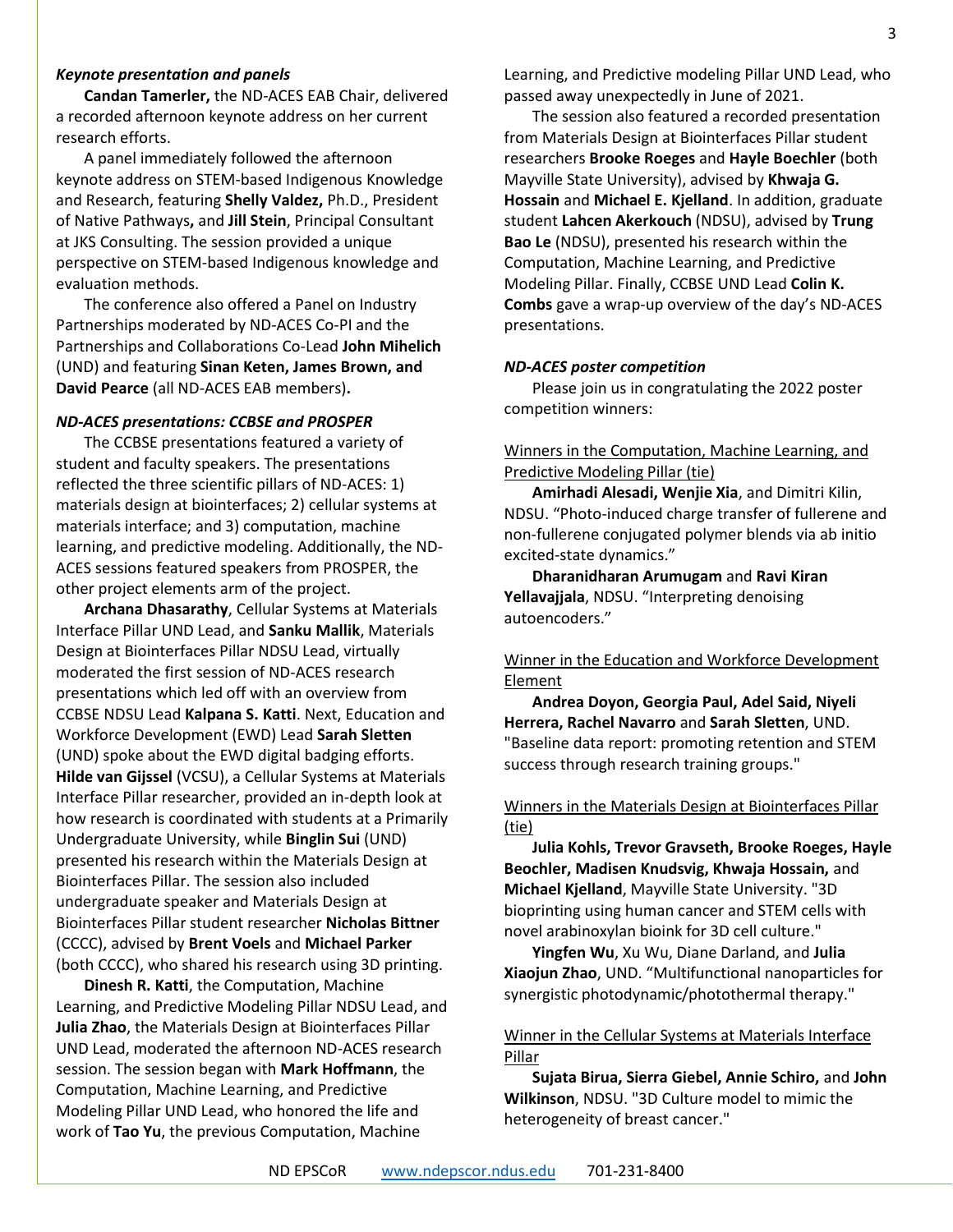# **Celebrating five years of NATURE Sunday Academy co-coordination\_\_\_**

Since 2017, friends and colleagues **Julia Bowsher** and **Britt Heidinger** (both associate professors in Biological Sciences at NDSU) have coordinated the NATURE (Nurturing American Tribal Undergraduate Research and Education) Sunday Academy together. Their involvement with Sunday Academy started with creating a jointly-designed lesson in 2015, which quickly became an outreach project they both felt dedicated to.



*Julia Bowsher (left) and Britt Heidinger (right) have cocoordinated Sunday Academy since 2017.*

"We started doing lessons and then for two years together and we just really enjoyed it, we thought it was such a worthwhile thing. I mean when I think about the impact of different outreach activities, I think that NATURE has the biggest impact and potential to help people and to change their educational trajectory, so we really were invested in this, " recalled Bowsher. "We definitely wanted to do it because of our love of the program and that it would be so much fun to do it together."

Bowsher and Heidinger also organize an annual summer workshop to facilitate lesson plan development among participating faculty. According to Heidinger, Sunday Academy lessons succeed because the faculty authors design them to be very engaging. "The lesson plans are really active and engaging, and students are doing experiential learning."

All Sunday Academy lessons incorporate relevant cultural teachings. "What I love so much about NATURE is the cultural connections to these lessons that are developed. So the Tribal Elders get access to the lessons and then develop these cultural connections for the students that are so powerful," noted Heidinger.

Bowsher, who will be finishing her time cocoordinating Sunday Academy in June, remarked that it had been a great opportunity. "You go places that you wouldn't normally go, and you get to meet people that you wouldn't normally meet. I learned a lot by just being in the Tribal Colleges and Universities in North Dakota, talking with the faculty, getting to meet the high school students, and meeting the teachers of the high school students."

While co-coordinators, Sunday Academy has served 1,947 students during the past five years. Please join us in thanking both Julia Bowsher and Britt Heidinger for their work co-coordinating NATURE Sunday Academy. We also extend congratulations to Julia Bowsher on her upcoming appointment to Chair of Biological Sciences at NDSU. Britt Heidinger will continue as sole Sunday Academy Coordinator, saying, "I feel really grateful to be part of this program. I do really feel like it is special to be part of it."

Sunday Academy is part of the NATURE program, an educational outreach project. NATURE aims to improve science, technology, engineering, and mathematics (STEM) education among middle school, high school, and tribal college students and build a pathway for American Indians living in North Dakota interested in pursuing careers in STEM disciplines. NATURE builds on activities of a long-term collaboration between tribal colleges in North Dakota, NDSU, and UND. NATURE programs are currently funded by the State of North Dakota and the National Science Foundation EPSCoR Track-1 Cooperative Agreement OIA #1946202.

You can also visit ou[r NATURE page](https://www.ndepscor.ndus.edu/nd-epscor-programs/nature/) for additional information. For more information about our NATURE program, contact Raymond Burns, the ND EPSCoR State Office Tribal Partnerships Manager, by [email](mailto:raymond.burns@ndus.edu) or calling 701-231-8606.

# **Partnership with ND's Gateway to Science enhances STEM activities for school outreach\_\_\_\_\_\_\_\_\_\_\_\_\_\_\_\_**

ND EPSCoR State Office partner North Dakota's Gateway to Science (NDGTS) delivers hands-on STEM programming throughout North Dakota with classroom workshops and school-wide STEMzone programs. STEMzone is a carnival-style event with STEM stations that allow students to engage in hands-on learning experiences in science, technology, engineering, and math.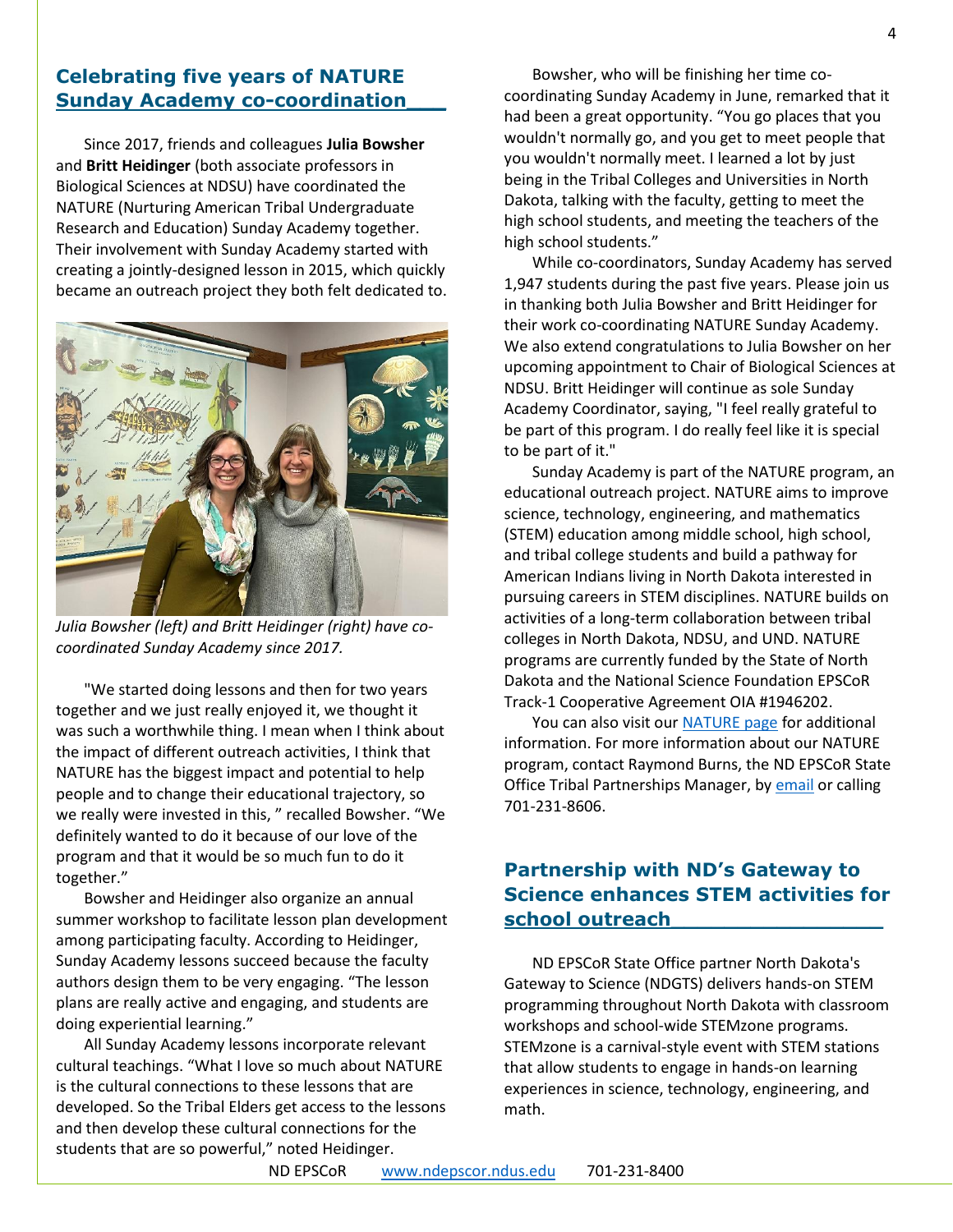The ND EPSCoR State Office recently supported the enhancement of STEM activities for NDGTS's outreach to rural schools and communities. The new activities will enhance STEMzone by introducing STEM topics not currently covered.

"We visit many of the same schools each year, specifically rural schools," said Janet Rosario, NDGTS Programs Director. "The addition of new activities will keep the students engaged while they explore novel hands-on experiences, skills, and careers not previously seen."

New hands-on STEM activities for delivery to rural schools and communities added are:

• Laparoscopy (pictured below): laparoscopic surgery is the new standard in modern surgical practice. Students will practice basic laparoscopic skills, hands-on skills, and hand-eye coordination.



• Structural Engineering: This activity demonstrates a basic principle of mechanical physics or structural engineering in a hands-on way. Students learn about basic structural elements and explore the forces acting on structural components.

• Simple Machines: Students explore mechanical physics by learning all about simple machines and how they are used to make complex tasks easier. The Simple Machines activity provides 26 model-building exercises to investigate all six classic simple machines — wheels and axles, levers, pulleys, inclined planes, screws, wedges, and gears.

• Marble Run (pictured below): Students build track systems and discover how the laws of physics affect the journey the marble takes. The activity challenges students to be creative and use their imagination to design and build their marble runs while building critical thinking and problem-solving skills.



The mission of North Dakota's Gateway to Science is to inspire the discovery of science through hands-on experiences. Gateway to Science fulfills its mission by operating an interactive exhibit gallery in Bismarck and by developing and delivering mobile educational outreach programs across the state through the Gateway to Science on the Go van (pictured next page, top).

A construction project on the Bismarck State College campus will greatly expand this valued resource to better serve the students and families in our state. Scheduled for completion in late 2022, the new NDGTS building will feature interactive experiences that highlight STEM industries, careers, and skills in a gallery 5½ times the size of its current space.

The facility will also feature an education wing, including a laboratory classroom, two additional classrooms, and outdoor learning areas. The expanded space means expanded programs offered by NDGTS including camps, afterschool clubs, workshops, and public events – will reach more children and families. The new center will also serve as the Gateway to Science on the Go headquarters.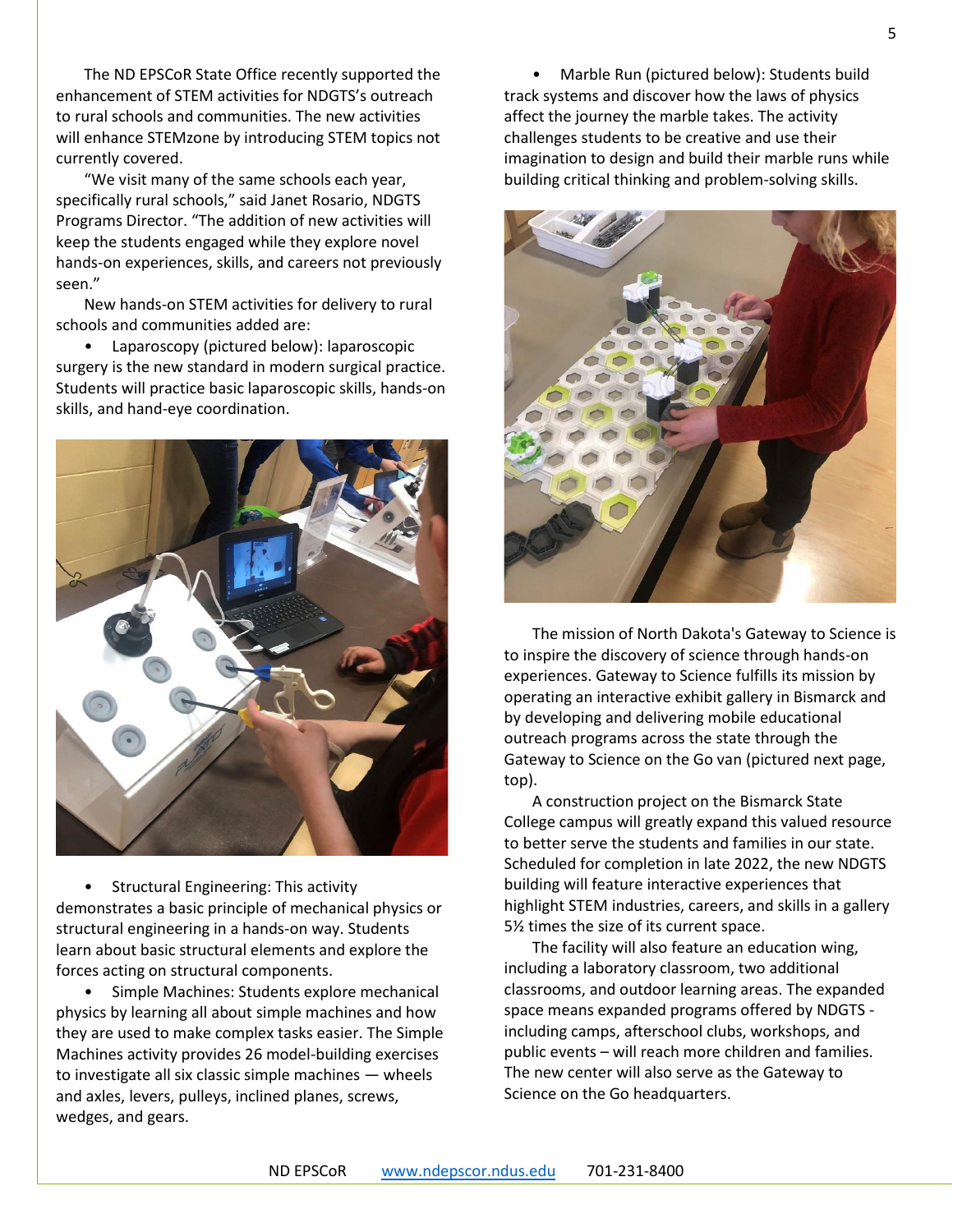

Learn more by visiting our **Partnership with North** [Dakota's Gateway to Science page](https://www.ndepscor.ndus.edu/education/gateway_to_science/).

# **The STEM at Home video series continues with NATURE extensions\_**

In th[e March 2022 edition of News & Notes,](https://www.ndepscor.ndus.edu/fileadmin/ndus/ndepscor/News_and_Notes_Newsletters/News_and_Notes_Newsletter_2022_March.pdf) the ND EPSCoR State Office introduced new videos on our YouTube channel to the STEM at Home series. This series incorporates NATURE Sunday Academy modules into the STEM at home videos. Our STEM at Home series is a video-based learning series that creates fun content centered on projects which incorporate STEM. These simple projects allow younger audiences to use critical thinking skills and potentially spark a lifetime interest in STEM.

Each video in this series is accompanied by a list of simple materials and goes through a step-by-step process for completing the project successfully. We hope to create a fun and easy way for families to engage in Sunday Academy STEM projects through this video series.

This month, our video is based on the Sunday Academy lesson featured in the [November](https://www.ndepscor.ndus.edu/fileadmin/ndus/ndepscor/News_and_Notes_Newsletters/News_and_Notes_Newsletter_2021_November.pdf) 2021 edition [of News & Notes,](https://www.ndepscor.ndus.edu/fileadmin/ndus/ndepscor/News_and_Notes_Newsletters/News_and_Notes_Newsletter_2021_November.pdf) "Counting Equilibrium," authored by **Alexander Parent** (NDSU).



*Get the complete shopping list for the NATURE Home Extension Counting Equilibrium activity [here.](https://bit.ly/3keJhZz)*

[Subscribe to our YouTube channel](https://bit.ly/ndepscorchannel) and visit our [STEM activities page](https://www.ndepscor.ndus.edu/ndepscorprograms/stem_at_home_activities/) for shopping lists. You can also see our **STEM Education Portal and NATURE Sunday** [Academy](https://www.ndepscor.ndus.edu/ndep/nature/sunday-academy/) pages for more activities and lesson plans that strengthen the STEM pathway for students across ND.

# **CIRCLES Alliance survey and interview opportunities\_\_\_\_\_\_\_\_\_\_**

In October 2020, the ND EPSCoR State Office joined five other EPSCoR states (Idaho, Montana, New Mexico, South Dakota, and Wyoming) in a National Science Foundation-funded collaborative research project that forms an Alliance to connect with tribal community members within those states to gain a better understanding of each community's definition and perspective of STEM (science, technology, engineering, and mathematics). Initially, Alliance members planned to visit each tribal community, but with the COVID pandemic continuing, the Alliance has decided to continue to make virtual connections.

Using a common set of questions across the sixstate CIRCLES (Cultivating Indigenous Research Communities for Leadership in Education and STEM) Alliance, participants input is being gathered through virtual interviews over Zoom or through an online survey with tribal community stakeholders to gain their perspective on how indigenous based STEM education is currently being incorporated or might be incorporated in the future, to support student STEM learning. To participate in an interview or survey, you must be 18 years or older.

The ND EPSCoR State Office has created [a link to a](http://bit.ly/circlesalliance)  [90-second video](http://bit.ly/circlesalliance) that describes these efforts. The anonymous online survey is [available at this link.](https://ndstate.co1.qualtrics.com/jfe/form/SV_0vtVlLFJlzwWH2Z) Additionally, ND EPSCoR is conducting individual virtual interviews. If you would prefer to participate in an individual interview, please contact ND EPSCoR at [ndepscor@ndus.edu,](mailto:ndepscor@ndus.edu) or call 701-231-8400.

This effort aims to foster better connections with tribal communities and support STEM educational programming. Working toward that goal, the ND EPSCoR State Office humbly requests your assistance in completing this survey or contacting us to set up a virtual interview. The CIRCLES Alliance believes this is a particularly poignant time to reflect on observations regarding indigenous based STEM education as the COVID pandemic has brought some new challenges into focus. Learn more about the [North Dakota CIRCLES](https://www.ndepscor.ndus.edu/ndepscorprograms/circles_alliance_prime_institution_umt_2020_2022/)  [effort here.](https://www.ndepscor.ndus.edu/ndepscorprograms/circles_alliance_prime_institution_umt_2020_2022/)

ND EPSCoR [www.ndepscor.ndus.edu](http://www.ndepscor.ndus.edu/) 701-231-8400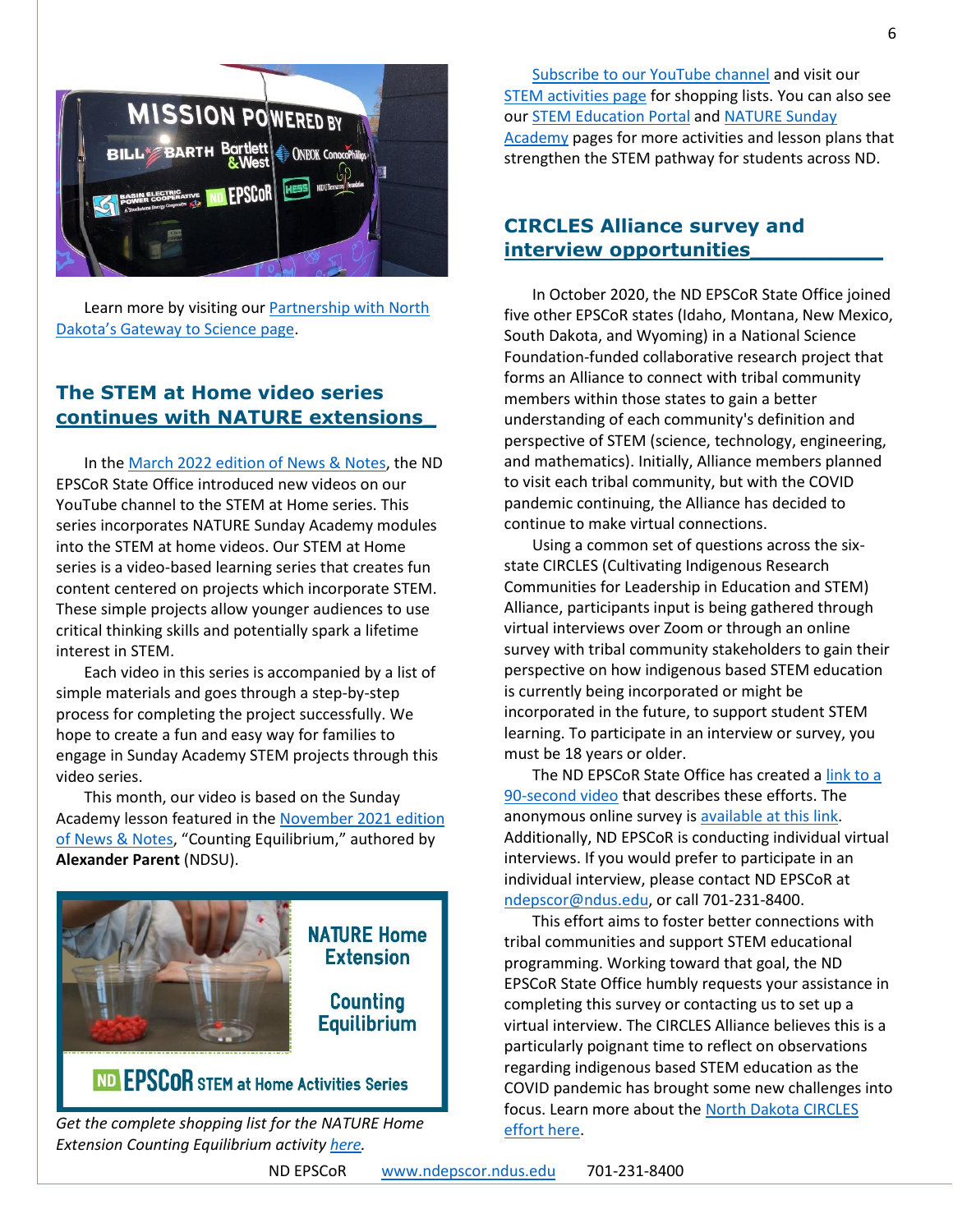## **News of note\_\_\_\_\_\_\_\_\_\_\_\_\_\_\_\_\_\_**

#### ND-ACES student participant, Sarah Reagen, receives the Excellence in Teaching Award from UND

ND-ACES Materials Design at Biointerfaces Pillar student researcher **Sarah Reagen** (UND; pictured right) is the recipient of UND's Excellence in Teaching Award for 2022. Reagen is a graduate student in the Chemistry Department, advised by **Julia Xiaojun Zhao** (UND). Congratulations!



#### UND student team selected by NASA to launch scientific payloads

The UND student team will be one of nine chosen to launch scientific payloads on a NASA heavy-lift balloon. The launch is part of the 16th High-Altitude Student Platform (HASP) mission in Fort Sumner, New Mexico.

The UND student team will fly their payload for the ninth time with HASP. The team will continue to improve upon their design for measuring the ozone within Earth's different atmospheric layers. Congratulations!

## ND-ACES student participant, Di Sun, receives graduate student oral presentation award



**Di Sun** (UND, pictured left), received a Graduate Student Oral Presentation award on April 22, 2022 at the North Dakota Academy of Science Annual Conference in Fargo, ND. Two additional ND-ACES student participants, **Sarah Reagen** and **Yingfen Wu** (both UND), presented their work at the conference as well. Sun, Reagen,

and Wu are all graduate students in the Chemistry Department, advised by **Julia Xiaojun Zhao** (UND). Congratulations!

# **Events and trainings\_\_\_\_\_\_\_\_\_\_\_\_\_**

#### NATURE University Summer Camp

Save the Date for NATURE University Summer camp!

NATURE University Summer Camp Opening Ceremony: Monday, June 6 at 11:00 am CDT at the Diederich Atrium in the Alumni Center at NDSU.

Nature University Summer Camp Closing Ceremony: Friday, June 17 at 12:30 pm at the Gransberg Community Room in the Gorecki Alumni Center at UND.

For questions about NATURE University Summer Camp events, contact **[Raymond Burns](mailto:raymond.burns@ndsu.edu)**, ND EPSCoR State Office Tribal Partnerships Manager.

#### Responsible Conduct of Research (RCR)

RCR training is available upon request to augment initial campus or Collaborative Institutional Training Initiative (CITI) RCR trainings. Please [get in touch with](mailto:ndepscor@ndus.edu)  [ND EPSCoR](mailto:ndepscor@ndus.edu) to schedule.

## **Funding opportunities**

Funding Opportunities come from three sources:

- 1. The National Science Foundation (NSF)-funded New Discoveries at the Advanced Interface of Computation, Engineering, and Science (ND-ACES) RII Track-1 cooperative agreement, which consists of two broad components: 1) Center for Cellular Biointerfaces in Science and Engineering (CCBSE), which consists of three research pillars: materials design, cellular systems, and computational approaches and 2) PROmoting Sustainable Partnerships in Education and Research (PROSPER), which consists of four connected project elements: education and workforce development, broadening participation, partnerships, and collaborations, and communication and dissemination.
- 2. ND EPSCoR State Office
- 3. [EPSCoR and EPSCoR-like federal funding agencies,](https://www.nsf.gov/od/oia/programs/epscor/nsf_oiia_epscor_epscor_eicc.jsp) which include: Department of Energy (DOE), National Aeronautics and Space Administration (NASA), National Institutes of Health (NIH), NSF, U.S. Department of Agriculture (USDA), and Department of Defense (DoD).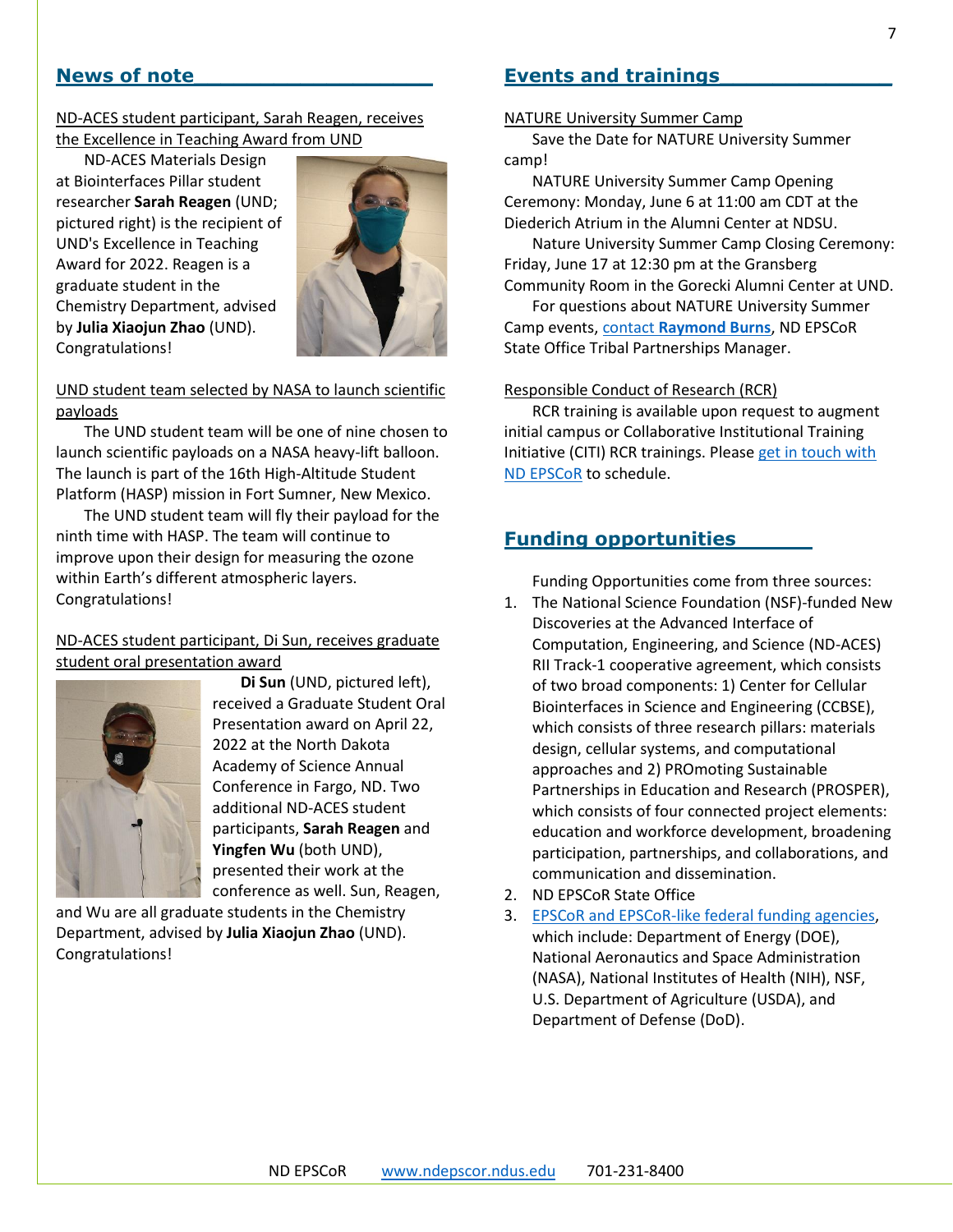This program gives current junior and senior undergraduate students pursuing a B.S. STEM degree at a four-year institution (or a two-year institution granting B.S. STEM degrees) an opportunity to perform research within the National Science Foundation (NSF) funded New Discoveries in the Advanced Interface of Computation, Engineering, and Science (ND-ACES) Center for Cellular Biointerfaces in Science and Engineering (CCBSE).

The URA is a six-month award that is renewable for up to one additional year. URA awardees will conduct up to 18 months of research under the direction of an ND-ACES CCBSE researcher. For more information, see the [Request for Applications.](https://www.ndepscor.ndus.edu/fileadmin/ndus/ndepscor/Undergraduate_Research_Assistantship/URA_2022.23RFA_reopened.pdf)

Application Deadline: Open until funds are exhausted

#### Distributed Research Experience for Undergraduates (dREU)

Under this program, undergraduate students – from the nine ND EPSCoR ND-ACES RII Track-1 participating campuses - three Primarily Undergraduate Institutions (PUIs), one Master's College/University (MCU), three Tribal Colleges/Universities (TCUs) located in ND, or the two Research Universities (RUs) – are required to work in the ND-ACES Center for Cellular Biointerfaces in Science and Engineering (CCBSE) alongside NSF Track-1 faculty researchers on their CCBSE cutting-edge research projects in materials design, cellular systems, or computational approaches. Women, minorities underrepresented in STEM, persons with disabilities, first-generation college students, economically disadvantaged, or rural populations are strongly encouraged to apply. For more information, see the [Request for Applications.](https://www.ndepscor.ndus.edu/fileadmin/ndus/ndepscor/REU/2022_dREU_RFA.pdf)

Application Deadline: Open until funds are exhausted

#### Doctoral STEM Teaching Assistantship

The Doctoral STEM Teaching Assistantship is supported by the NSF-funded award, New Discoveries in the Advanced Interface of Computation, Engineering, and Science (ND-ACES). This assistantship is designed to strengthen North Dakota's STEM ecosystem by building a diverse pool of effective educators, skilled researchers, and engaged students. More specifically, the assistantship will (a) strengthen doctoral students' experience in undergraduate STEM education, and (b) reduce the instructional workload of ND-ACES faculty at non-research universities, thereby allowing them to devote additional time to research.

The Doctoral STEM Teaching Assistantship is a semester-long teaching placement (during Fall 2022 or Spring 2023). Eligible candidates must be enrolled in a doctoral STEM program at a North Dakota research university (i.e. North Dakota State University or University of North Dakota).

For more information, see the [Request for](https://www.ndepscor.ndus.edu/fileadmin/ndus/ndepscor/STEM/STEM_Teaching_Asst_2022.pdf)  [Applications.](https://www.ndepscor.ndus.edu/fileadmin/ndus/ndepscor/STEM/STEM_Teaching_Asst_2022.pdf)

Fall 2022 Assistantship deadline: May 1st Spring 2023 Assistantship deadline: October 1st

#### NSF EPSCoR Research Fellows FY 2022 RII Track-4

The FY 2022 RII Track-4 solicitation has been released. The NSF EPSCoR Research Fellows funding opportunity, under solicitatio[n NSF 22-573,](https://beta.nsf.gov/funding/opportunities/epscor-research-infrastructure-improvement-track-4-epscor-research-fellows) has a deadline of May 12, 2022. This initiative provides earlycareer investigators the opportunity to travel to a host site to establish or strengthen research collaborations, learn new techniques and / or access state of the art facilities.

RII Track-4:FAST Matching: The solicitation also highlights the RII Track-4:FAST track where nontenured PIs from selected institutions can conduct research activities a participating NASA Research center. These institutions include Minority Serving Institutions, Primarily Undergraduate Institutions, Two-Year Colleges, Women's Colleges and Institutions Primarily Serving Students with Disabilities.

#### Travel Awards for ND-ACES CCBSE Faculty Participants

ND EPSCoR's New Discoveries in the Advanced Interface of Computation, Engineering, and Science (ND-ACES) RII Track-1 mission is to support scientific efforts that result in increased STEM faculty capacity and competitiveness.

To underscore the importance of collaborations in the sustainability of the ND-ACES effort, travel seed awards of up to \$3,000 are available to ND-ACES Center for Cellular Biointerfaces in Science and Engineering (CCBSE) senior personnel. A collaboration is the extension or development of a research-based engagement (directly aligned with the CCBSE applicant's ND-ACES activities) with a non-CCBSE researcher affiliated with an academic institution or national laboratory. Travel must be within the domestic U.S. (including within ND) and must be completed by 6/15/22. For details, see the [Request for Proposals.](https://www.ndepscor.ndus.edu/fileadmin/ndus/ndepscor/TravelAwards/EPSCoRTravelAwardsRFP_April2022.pdf)

Proposal Submission Deadline: Noon CDT, May 31, 2022